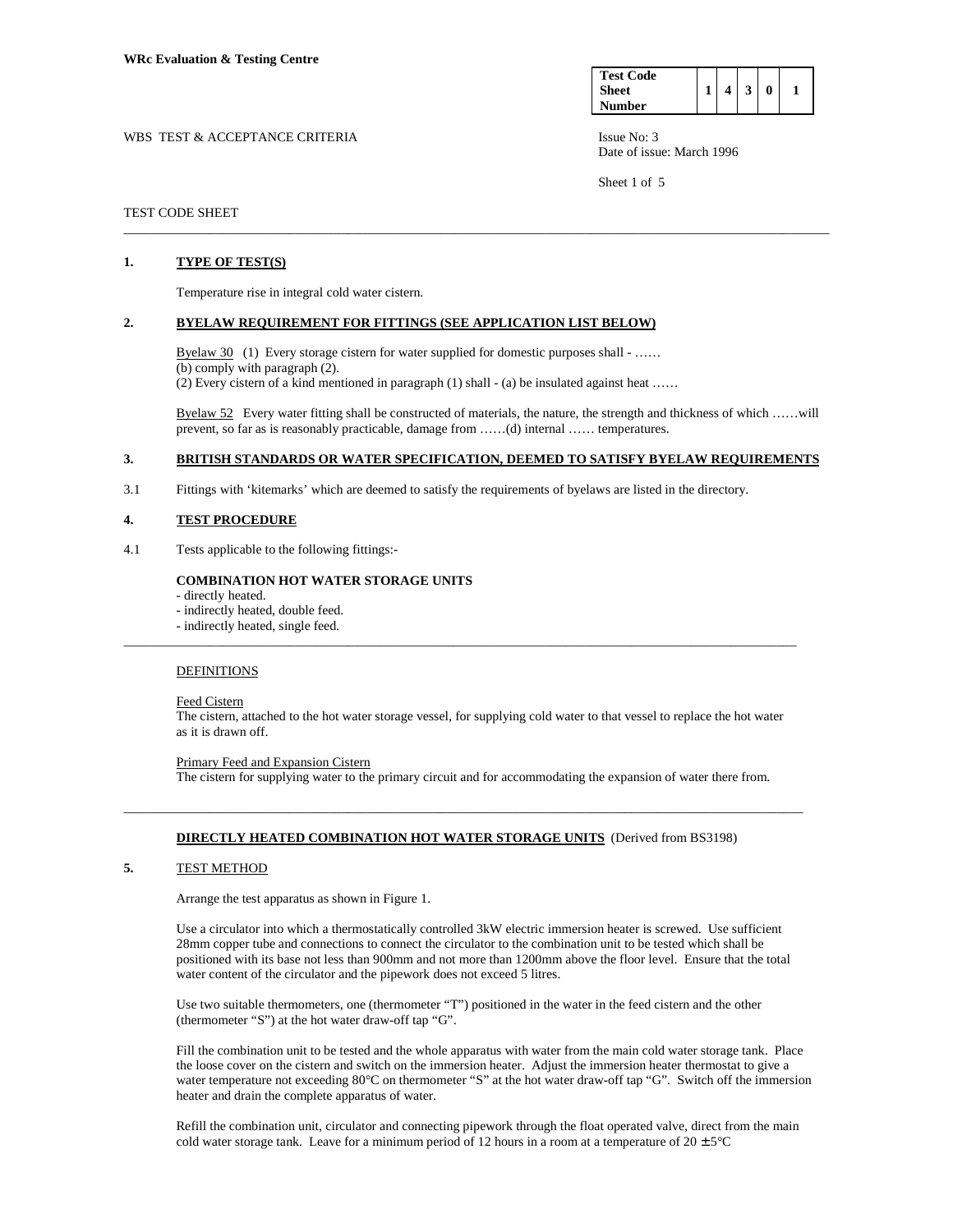| <b>Test Code</b> |   |   |  |
|------------------|---|---|--|
| <b>Sheet</b>     | 4 | 3 |  |
| Number           |   |   |  |

WBS TEST & ACCEPTANCE CRITERIA ISSUE No: 3 Date of issue: March 1996

Sheet 2 of 5

## TEST CODE SHEET

Switch on the immersion heater and at the end of an  $8$  hour  $\pm 15$  mins. period, agitate the water to render the temperature of the contents of the feed cistern uniform and measure the temperature of the water in the feed cistern by thermometer  $^{\prime\prime}{\rm T}$  .

\_\_\_\_\_\_\_\_\_\_\_\_\_\_\_\_\_\_\_\_\_\_\_\_\_\_\_\_\_\_\_\_\_\_\_\_\_\_\_\_\_\_\_\_\_\_\_\_\_\_\_\_\_\_\_\_\_\_\_\_\_\_\_\_\_\_\_\_\_\_\_\_\_\_\_\_\_\_\_\_\_\_\_\_\_\_\_\_\_\_\_\_\_\_\_\_\_\_\_\_\_\_\_\_\_\_\_

## **6. CRITERIA**

The temperature of the water contained in the feed cistern shall not exceed 38°C.

 NOTE Should the combination unit be adjacent to a cistern storing water for domestic purposes, then the temperature within the cistern shall not exceed 25°C for the duration of the test.

\_\_\_\_\_\_\_\_\_\_\_\_\_\_\_\_\_\_\_\_\_\_\_\_\_\_\_\_\_\_\_\_\_\_\_\_\_\_\_\_\_\_\_\_\_\_\_\_\_\_\_\_\_\_\_\_\_\_\_\_\_\_\_\_\_\_\_\_\_\_\_\_\_\_\_\_\_\_\_\_\_\_\_\_\_\_\_\_\_\_\_\_\_\_\_\_\_\_\_\_\_\_\_\_\_\_\_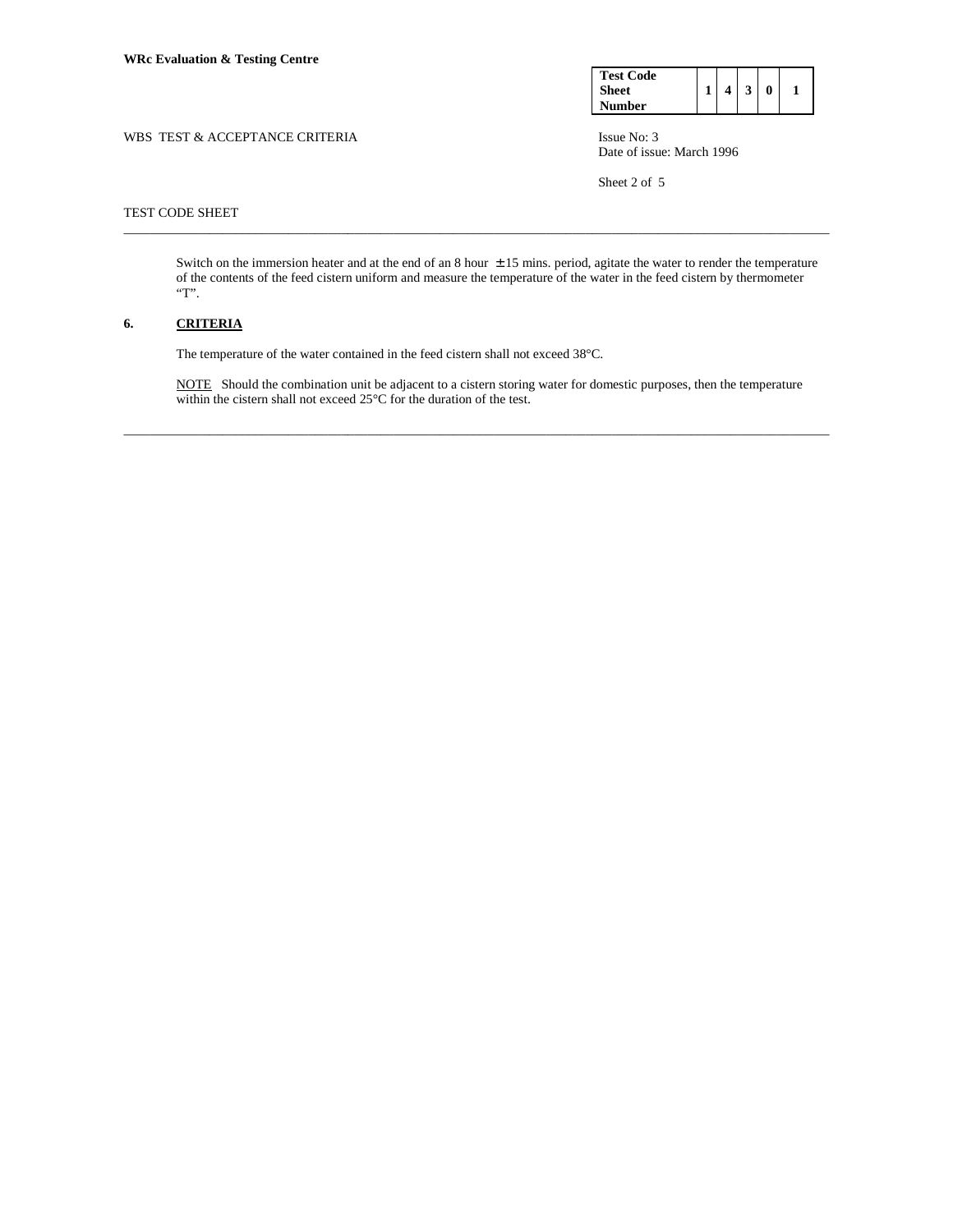### WBS TEST & ACCEPTANCE CRITERIA ISSUE No: 3



Date of issue: March 1996

Sheet 3 of 5

### TEST CODE SHEET



\_\_\_\_\_\_\_\_\_\_\_\_\_\_\_\_\_\_\_\_\_\_\_\_\_\_\_\_\_\_\_\_\_\_\_\_\_\_\_\_\_\_\_\_\_\_\_\_\_\_\_\_\_\_\_\_\_\_\_\_\_\_\_\_\_\_\_\_\_\_\_\_\_\_\_\_\_\_\_\_\_\_\_\_\_\_\_\_\_\_\_\_\_\_\_\_\_\_\_\_\_\_\_\_\_\_\_

Alt dimensions are in millimetres. NOTE. The dotted tines indicate additional apparatus required for testing double feed indirect combination units (see appendix 8). Figure 1. Layout of testing apparatus for direct and double feed indirect combination units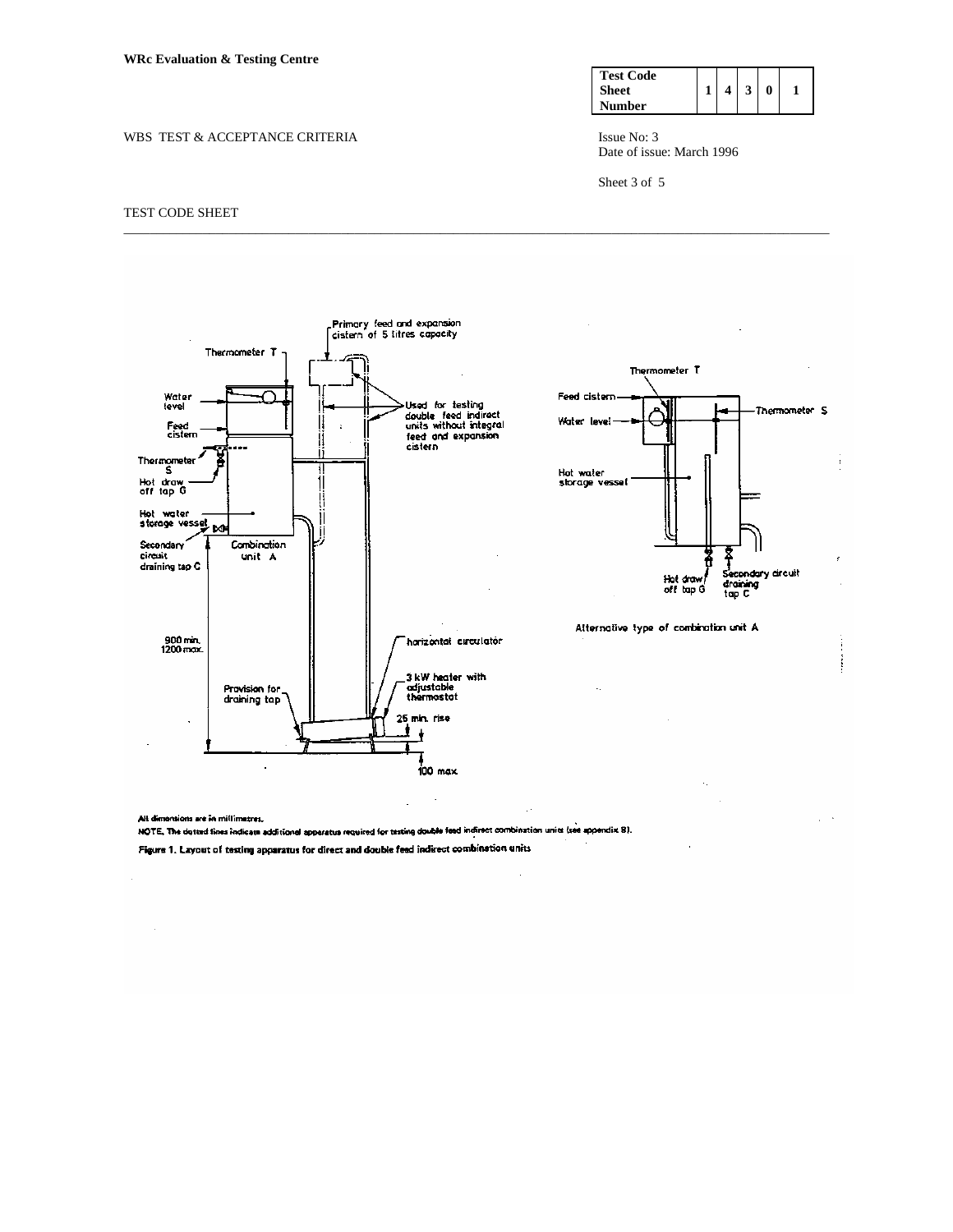| <b>Test Code</b> |  |   |   |  |
|------------------|--|---|---|--|
| Sheet            |  | 3 | 0 |  |
| Number           |  |   |   |  |

Date of issue: March 1996

Sheet 4 of 5

## WBS TEST & ACCEPTANCE CRITERIA ISSUE No: 3

## TEST CODE SHEET

### **(B) DOUBLE FEED, INDIRECTLY HEATED COMBINATION HOT WATER STORAGE UNITS** (Derived from BS3198)

### **5.** TEST METHOD

 Arrange the test apparatus as described in (A) previously and as shown in Figure 1, with an additional primary water feed, venting and expansion arrangement for combination units without an integral feed and expansion cistern. (Note: The additional apparatus required is indicated in Figure 1 by dotted lines).

\_\_\_\_\_\_\_\_\_\_\_\_\_\_\_\_\_\_\_\_\_\_\_\_\_\_\_\_\_\_\_\_\_\_\_\_\_\_\_\_\_\_\_\_\_\_\_\_\_\_\_\_\_\_\_\_\_\_\_\_\_\_\_\_\_\_\_\_\_\_\_\_\_\_\_\_\_\_\_\_\_\_\_\_\_\_\_\_\_\_\_\_\_\_\_\_\_\_\_\_\_\_\_\_\_\_\_

 Fill the combination unit to be tested and the whole apparatus with water from the main cold water storage tank. Place the loose cover on the cistern. Where the combination unit to be tested does not have an integral primary feed and expansion cistern, fill the primary system to the bottom of the expansion cistern. Switch on the immersion heater and adjust the thermostat to give a water temperature not exceeding 80°C on thermometer "S". Switch off the immersion heater and drain the complete apparatus of water.

 Refill the combination unit and apparatus to the correct water level as described above. Add 4 litres of water to the primary feed and expansion cistern and leave the whole apparatus for a minimum period of 12 hours in a room at a temperature of  $20 \pm 5^{\circ}$ C.

Switch on the immersion heater and at the end of an  $8$  hour  $\pm 15$  mins, period agitate the water to render the temperature of the contents of the feed cistern uniform and measure the temperature of the water in the feed cistern by thermometer  $"T"$ .

## **6. CRITERIA**

The temperature of the water contained in the feed cistern shall not exceed 38°C.

 NOTE Should the combination unit be adjacent to a cistern storing water for domestic purposes, then the temperature within the cistern shall not exceed 25°C for the duration of the test.

\_\_\_\_\_\_\_\_\_\_\_\_\_\_\_\_\_\_\_\_\_\_\_\_\_\_\_\_\_\_\_\_\_\_\_\_\_\_\_\_\_\_\_\_\_\_\_\_\_\_\_\_\_\_\_\_\_\_\_\_\_\_\_\_\_\_\_\_\_\_\_\_\_\_\_\_\_\_\_\_\_\_\_\_\_\_\_\_\_\_\_\_\_\_\_\_\_\_\_\_\_\_\_\_\_\_\_

## **(C) SINGLE FEED, INDIRECTLY HEATED COMBINATION HOT WATER STORAGE UNITS** (Derived from BS3198)

# **5.** TEST METHOD

 Arrange the test apparatus as shown in Figure 2. Connect the single feed combination unit "A" to a cylinder "B" by means of 28mm size copper tube to facilitate good thermosyphonic circulation. Provide cylinder "B" with a thermostatically controlled 3KW immersion heater, a thermometer "R" to measure the primary water temperature. Place a thermometer "T" in the feed cistern.

 Fill the entire system with cold water from the main cold water storage tank through the feed cistern, ensuring that taps "C", "D" and "G" and valve "E" are closed. Switch on the heater for sufficient time to enable the thermostat in cylinder "B" to be adjusted so that the primary water temperature at the top of the cylinder "B", as indicated by thermometer "R", does not exceed 80°C. Switch off the heater, close the cold water supply to the float operated valve, and drain off the secondary and primary waters through taps "C" and "D" respectively.

 After closing taps "C", "D" and "E", refill the system through the float operated valve direct from the main cold water storage tank and ensure that the temperature of the feed water does not exceed 16°C. Leave the apparatus when filled to the correct water level for a minimum period of 12 hours in a room at a temperature of  $20 \pm 5^{\circ}$ C, and then switch on the heater and leave in operation for 8 hours  $\pm 15$  mins. Agitate the water to render the temperature of the contents of the feed cistern uniform and measure the temperature of the feed cistern by thermometer "T".

## **6. CRITERIA**

The temperature of the water contained in the feed cistern shall not exceed 38°C.

 NOTE Should the combination unit be adjacent to a cistern storing water for domestic purposes, then the temperature within the cistern shall not exceed 25°C for the duration of the test.